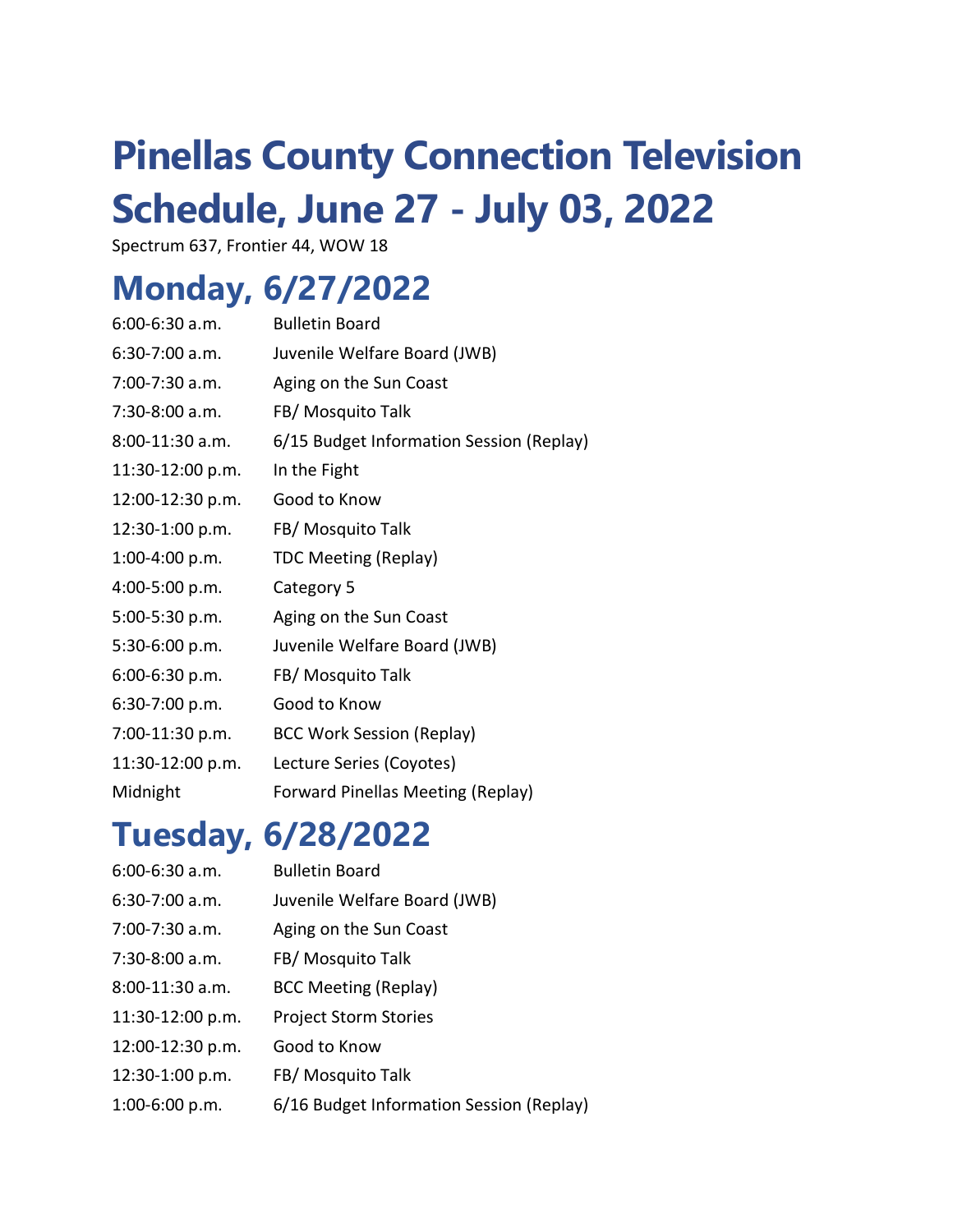| 6:00-6:30 p.m.   | FB/ Mosquito Talk                |
|------------------|----------------------------------|
| 6:30-7:00 p.m.   | Good to Know                     |
| 7:00-10:00 p.m.  | <b>TDC Meeting (Replay)</b>      |
| 10:00-11:30 p.m. | Speaking of History (PCSO)       |
| 11:30-12:00 p.m. | <b>Project Storm Stories</b>     |
| Midnight         | <b>BCC Work Session (Replay)</b> |

## **Wednesday, 6/29/2022**

| $6:00-6:30$ a.m. | <b>Bulletin Board</b>                    |
|------------------|------------------------------------------|
| $6:30-7:00$ a.m. | Juvenile Welfare Board (JWB)             |
| 7:00-7:30 a.m.   | Aging on the Sun Coast                   |
| 7:30-8:00 a.m.   | FB/ Mosquito Talk                        |
| 8:00-11:00 a.m.  | Forward Pinellas Meeting (Replay)        |
| 11:00-12:00 p.m. | Hurricane Myths                          |
| 12:00-12:30 p.m. | Good to Know                             |
| 12:30-1:00 p.m.  | FB/ Mosquito Talk                        |
| 1:00-4:30 p.m.   | <b>BCC Meeting (Replay)</b>              |
| 4:30-5:00 p.m.   | In the Fight                             |
| 5:00-5:30 p.m.   | Aging on the Sun Coast                   |
| 5:30-6:00 p.m.   | Juvenile Welfare Board (JWB)             |
| 6:00-6:30 p.m.   | FB/ Mosquito Talk                        |
| 6:30-7:00 p.m.   | Good to Know                             |
| 7:00-10:00 p.m.  | 6/17 Budget Information Session (Replay) |
| 10:00-12:00 p.m. | Intro to Plants 1                        |
| Midnight         | <b>TDC Meeting (Replay)</b>              |

## **Thursday, 6/30/2022**

| $6:00-6:30$ a.m. | <b>Bulletin Board</b>                |
|------------------|--------------------------------------|
| $6:30-7:00$ a.m. | Juvenile Welfare Board (JWB)         |
| 7:00-7:30 a.m.   | Aging on the Sun Coast               |
| $7:30-8:00$ a.m. | FB/Operation Par                     |
| 8:00-12:30 p.m.  | <b>BCC Work Session (Replay)</b>     |
| 12:30-1:00 p.m.  | FB/ Mosquito Talk                    |
| $1:00-4:00 p.m.$ | Forward Pinellas Meeting (Replay)    |
| 4:00-5:00 p.m.   | Speaking of History (Tarpon Springs) |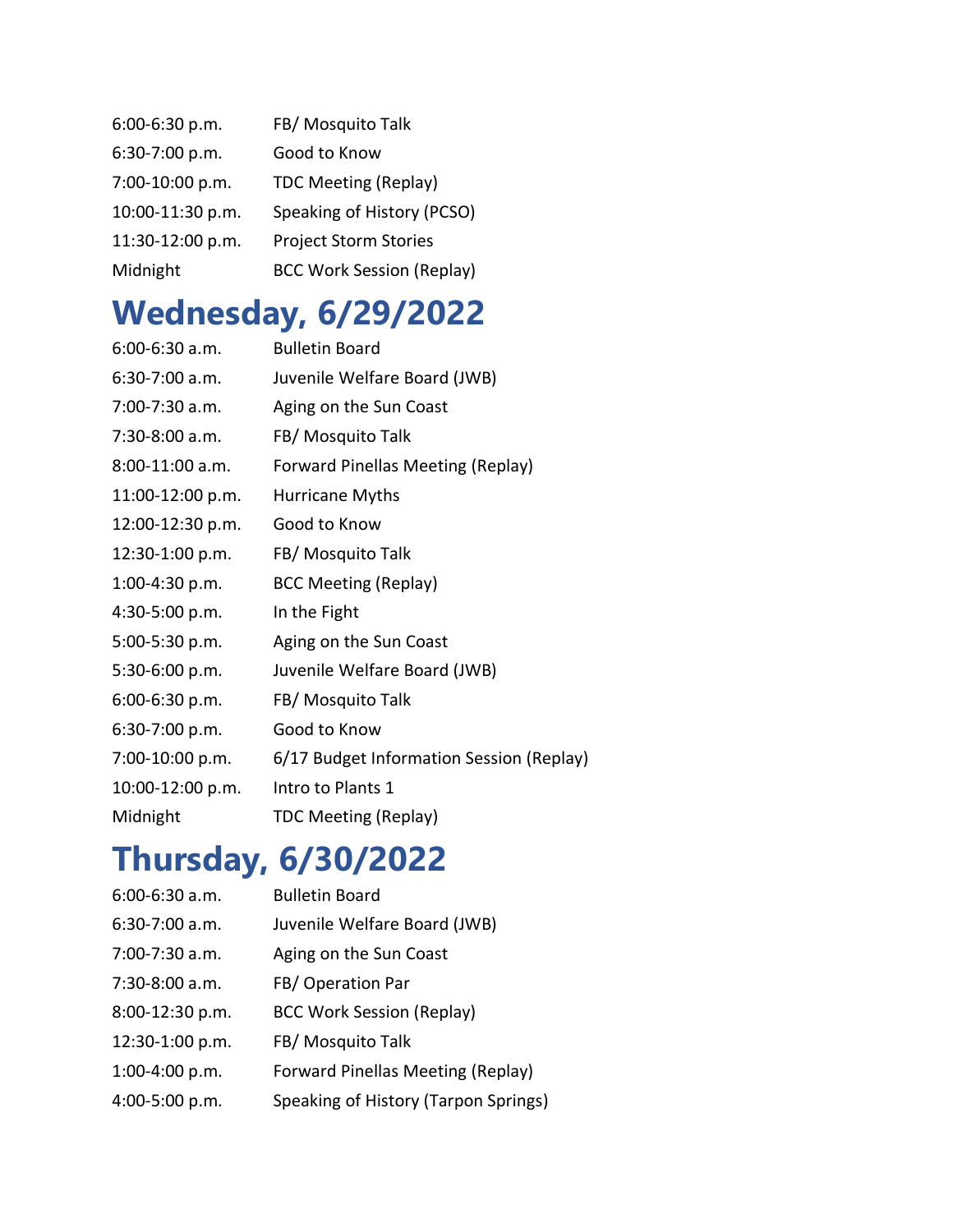| 5:00-5:30 p.m.   | Aging on the Sun Coast                   |
|------------------|------------------------------------------|
| 5:30-6:00 p.m.   | Juvenile Welfare Board (JWB)             |
| 6:00-6:30 p.m.   | FB/ Operation Par FB/ Mosquito Talk      |
| 6:30-7:00 p.m.   | Good to Know                             |
| 7:00-10:30 p.m.  | <b>BCC Meeting (Replay)</b>              |
| 10:30-12:00 p.m. | <b>Behavioral Health Forum</b>           |
| Midnight         | 6/22 Budget Information Session (Replay) |

#### **Friday, 7/01/2022**

| $6:00-6:30$ a.m. | <b>Bulletin Board</b>                    |
|------------------|------------------------------------------|
| 6:30-7:00 a.m.   | Juvenile Welfare Board (JWB)             |
| 7:00-7:30 a.m.   | Aging on the Sun Coast                   |
| 7:30-8:00 a.m.   | FB/ Mosquito Talk                        |
| 8:00-11:00 a.m.  | <b>TDC Meeting (Replay)</b>              |
| 11:00-12:00 p.m. | Speaking of History (Backroads Paradise) |
| 12:00-12:30 p.m. | Good to Know                             |
| 12:30-1:00 p.m.  | FB/ Mosquito Talk                        |
| $1:00-5:30$ p.m. | <b>BCC Work Session (Replay)</b>         |
| 5:30-6:00 p.m.   | Juvenile Welfare Board (JWB)             |
| 6:00-6:30 p.m.   | FB/ Mosquito Talk                        |
| 6:30-7:00 p.m.   | Good to Know                             |
| 7:00-10:00 p.m.  | Forward Pinellas Meeting (Replay)        |
| 10:00-11:30 p.m. | <b>History of Hurricanes</b>             |
| 11:30-12:00 p.m. | In The Fight                             |
| Midnight         | <b>BCC Meeting (Replay)</b>              |

### **Saturday, 7/02/2022**

| $6:00-7:00$ a.m.   | <b>Bulletin Board</b>                    |
|--------------------|------------------------------------------|
| $7:00 - 7:30$ a.m. | Aging on the Sun Coast                   |
| $7:30-8:00$ a.m.   | Juvenile Welfare Board (JWB)             |
| $8:00-11:00$ a.m.  | 6/23 Budget Information Session (Replay) |
| $11:00-12:00 p.m.$ | Category 5                               |
| 12:00-12:30 p.m.   | Good to Know                             |
| 12:30-1:00 p.m.    | FB/ Mosquito Talk                        |
| $1:00-4:00 p.m.$   | <b>TDC Meeting (Replay)</b>              |